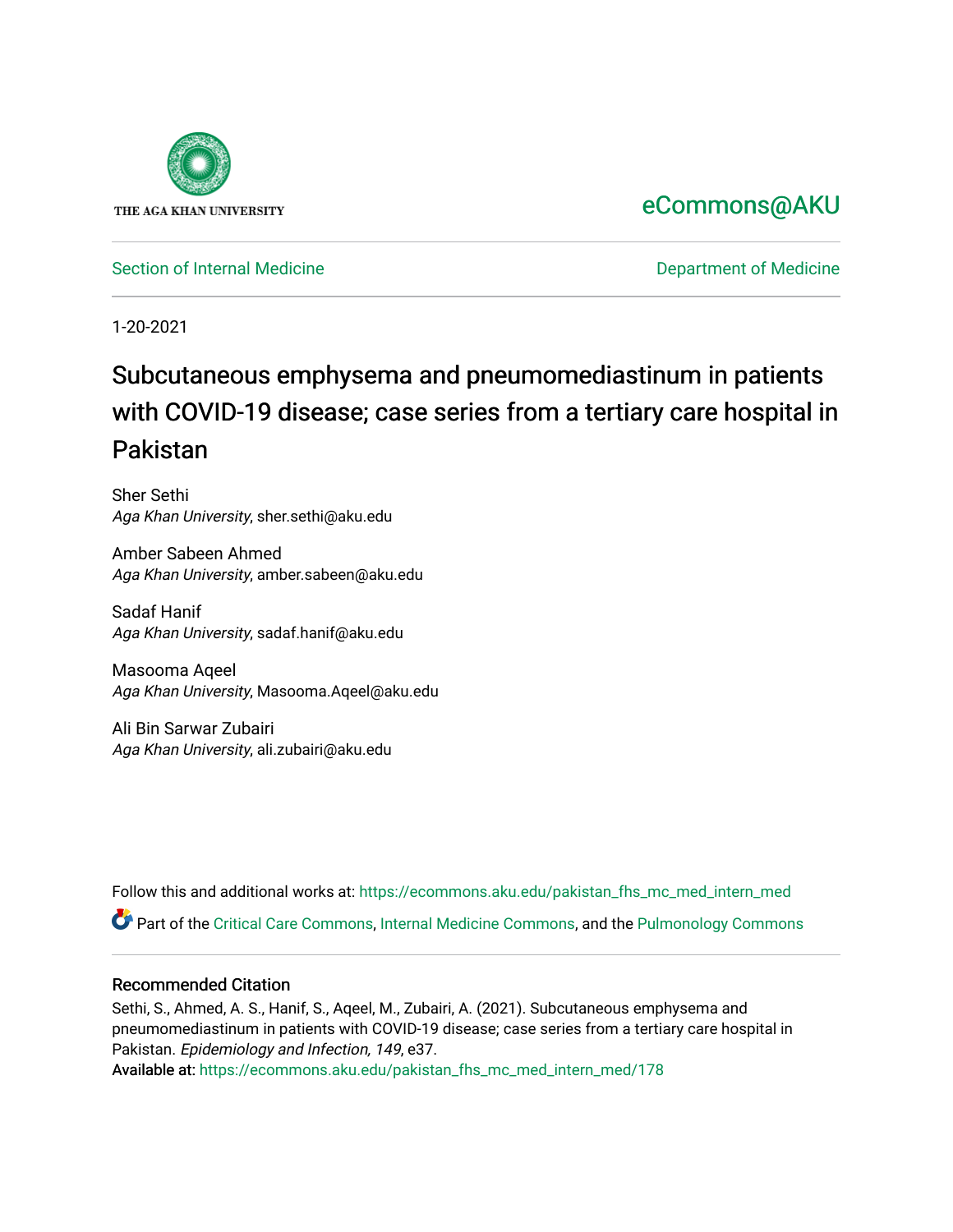[cambridge.org/hyg](https://www.cambridge.org/hyg)

# Original Paper

Cite this article: Sethi SM, Ahmed AS, Hanif S, Aqeel M, Zubairi ABS (2021). Subcutaneous emphysema and pneumomediastinum in patients with COVID-19 disease; case series from a tertiary care hospital in Pakistan. Epidemiology and Infection 149, e37, 1–8. <https://doi.org/10.1017/S095026882100011X>

Received: 31 August 2020 Revised: 24 December 2020 Accepted: 11 January 2021

#### Key words:

Coronavirus disease; COVID-19; non-invasive ventilation; pneumomediastinum; subcutaneous emphysema

Author for correspondence: A. Sabeen Ahmed, E-mail: [amber.sabeen@aku.edu](mailto:amber.sabeen@aku.edu)

© The Author(s), 2021. Published by Cambridge University Press. This is an Open Access article, distributed under the terms of the Creative Commons Attribution licence ([http://creativecommons.org/licenses/by/4.0/\)](http://creativecommons.org/licenses/by/4.0/),

which permits unrestricted re-use, distribution, and reproduction in any medium, provided the original work is properly cited.



# Subcutaneous emphysema and pneumomediastinum in patients with COVID-19 disease; case series from a tertiary care hospital in Pakistan

# S. M. Sethi D[,](https://orcid.org/0000-0001-7066-7124) A. S. Ahmed, S. Hanif, M. Ageel and A. B. S. Zubairi

Department of Medicine, The Aga Khan University Hospital, Karachi, Pakistan

# Abstract

Since December 2019, the clinical symptoms of coronavirus disease 2019 (COVID-19) and its complications are evolving. As the number of COVID patients requiring positive pressure ventilation is increasing, so is the incidence of subcutaneous emphysema (SE). We report 10 patients of COVID-19, with SE and pneumomediastinum. The mean age of the patients was  $59 \pm 8$  years (range, 23–75). Majority of them were men (80%), and common symptoms were dyspnoea (100%), fever (80%) and cough (80%). None of them had any underlying lung disorder. All patients had acute respiratory distress syndrome on admission, with a median  $PaO<sub>2</sub>/FiO<sub>2</sub>$  ratio of 122.5. Eight out of ten patients had spontaneous pneumomediastinum on their initial chest x-ray in the emergency department. The median duration of assisted ventilation before the development of SE was 5.5 days (interquartile range, 5–10 days). The highest positive end-expiratory pressure (PEEP) was  $10 \text{ cm}H_2O$  for patients recieving invasive mechanical ventilation, while 8 cmH<sub>2</sub>O was the average PEEP in patients who had developed subcutaneous emphysema on non-invasive ventilation. All patients received corticosteroids while six also received tocilizumab, and seven received convalescent plasma therapy, respectively. Seven patients died during their hospital stay. All patients either survivor or non-survivor had prolonged hospital stay with an average of 14 days (range 8−25 days). Our findings suggest that it is lung damage secondary to inflammatory response due to COVID-19 triggered by the use of positive pressure ventilation which resulted in this complication. We conclude that the development of spontaneous pneumomediastinum and SE whenever present, is associated with poor outcome in critically ill COVID-19 ARDS patients.

## Introduction

In December 2019, a novel respiratory virus that originated from Wuhan (China), later named as severe acute respiratory syndrome coronavirus 2 (SARS-CoV-2), was found to be the cause of disease called coronavirus disease 2019 (COVID-19). It was recognised as a substantial global public health emergency and SARS-CoV-2 was declared a pandemic on March 11, 2020 [[1\]](#page-8-0).

Hypoxaemic respiratory failure leading to acute respiratory distress syndrome (ARDS) is the most frequent complication of COVID-19 [\[2\]](#page-8-0). Positive pressure ventilation (PPV) both invasive and non-invasive has proven itself as life-saving rescue treatment for COVID-19 ARDS. PPV use though also has its demerits, with around 1−2% of patients developing barotrauma while recieving it [[3\]](#page-8-0). It occurs due to either increased intra-alveolar pressure, high tidal volume or intrinsic positive end-expiratory pressure (PEEPi), leading to dynamic hyperinflation and is more frequently observed with invasive ventilation compared to non-invasive ventilation [[4](#page-8-0)]. However, in our institute, we observed subcutaneous emphysema (SE) and pneumomediastinum in COVID-19 patients without any exposure to invasive mechanical ventilation, suggesting an alternate pathology.

We identified 10 patients with COVID-19 in our institute who had developed SE and pneumomediastinum while recieving PPV. Nine of them were receiving non-invasive ventilation and one was on invasive ventilation at the time of the event.

We therefore conducted this case series to determine the predisposing factors leading to SE and pneumomediastinum in patients with ARDS associated with COVID-19 disease.

#### **Methods**

## Study setting and duration

Ten patients with COVID-19 who were admitted in the intensive care unit (ICU) of the Aga Khan University Hospital (AKUH), Karachi, Pakistan, from April 2020 till June 2020 were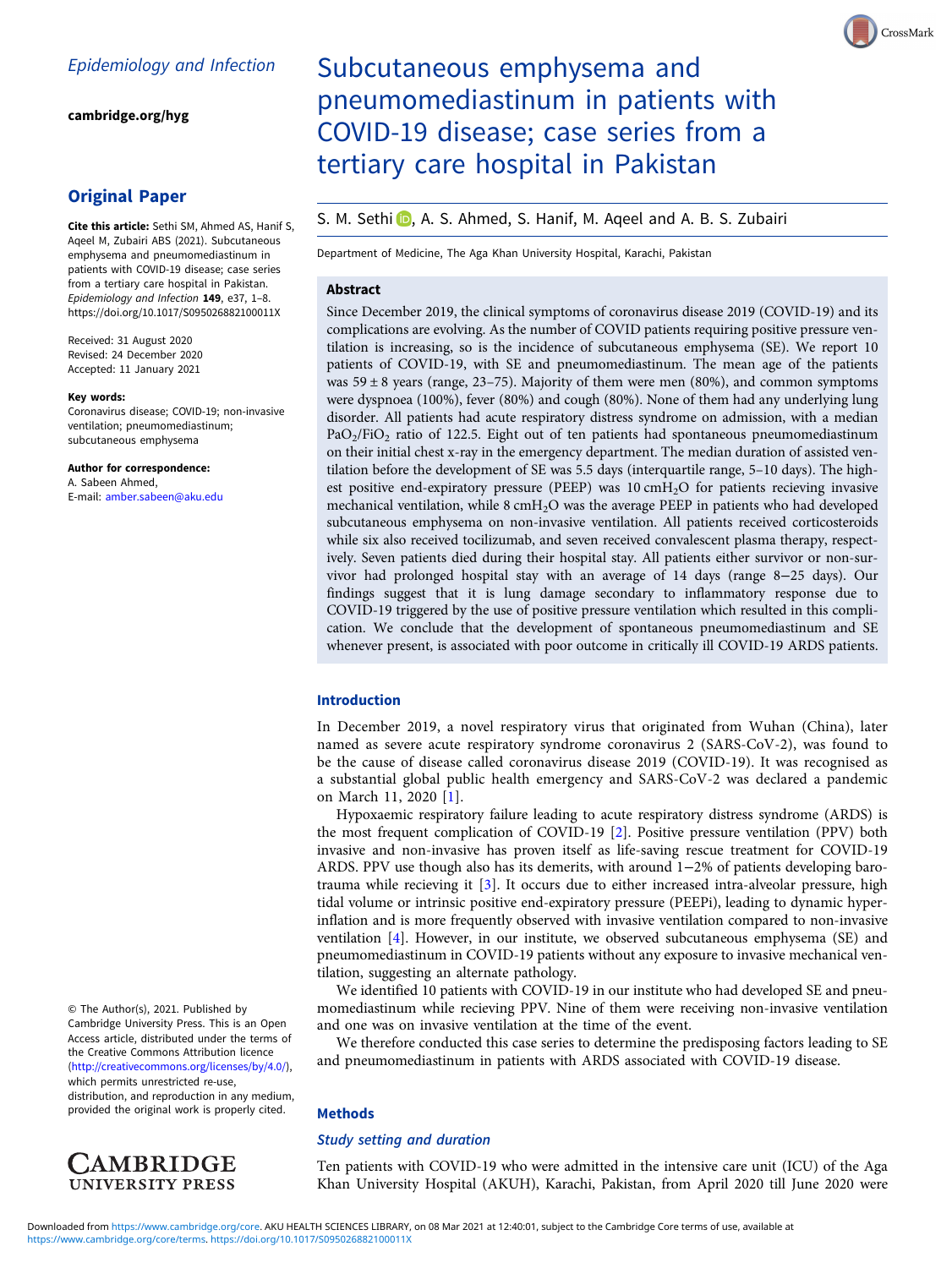included in the study. The AKUH is a 650-bed, JCIA-certified, tertiary care university hospital, which was the first hospital in the country to admit COVID-19 patients.

## Study definition

SE and pneumomediastinum occur when air is infiltrated into subcutaneous layers of skin. The extravasation of air to other areas like mediastinum, peritoneum and pleural cavity, is called pneumomediastinum, pneumoperitoneum and pneumothorax, respectively.

Acute respiratory distress syndrome (ARDS): ARDS is an acute diffuse, inflammatory lung injury, leading to increased pulmonary vascular permeability, increased lung weight and loss of aerated lung tissue. It is characterized by hypoxaemia and bilateral radiographic opacities and is associated with increased venous admixture, increased physiological dead space and decreased lung compliance.

As per Berlin's criteria [[5\]](#page-8-0), 'ARDS is defined on basis of bilateral lung opacities appearing within 1 week of clinical insult or new respiratory symptoms, not explained by effusions, collapse or nodules or cardiac failure and fluid overload and having PaO<sub>2</sub>/FiO<sub>2</sub> ratio less than 300 on a PEEP of  $\lt$  or = 5<sup>2</sup>.

Cytokine release syndrome (CRS): is a specific form of inflammatory reaction due to the release of pro-inflammatory cytokines, like interleukin-6, in response to infection, certain medicines (chemotherapeutic agent) and other factors. It is graded from 1 to 4 in terms of severity. In the presence of symptoms like fever, nausea, fatigue, headache which are not life threatening, it is graded as 1. In the presence of fluid responsive hypotension or hypotension requiring low-dose vasopressor or oxygen requirement of <40%, it is graded as 2. If oxygen requirement is greater than or equal to 40% or hypotension requires higher dose of vasopressor it is graded as 3 and in the presence of life-threatening features or ventilatory support it is graded as  $4 \cdot 6$  $4 \cdot 6$ .

#### Inclusion criteria

Patients were included on the basis of laboratory confirmed diagnosis of COVID-19 based on their positive reverse transcriptase-polymerase chain reaction (RT-PCR) assay and chest x-ray (CXR) findings suggestive of SE or pneumothorax or pneumomediastinum.

## Study design and methodology

This is a retrospective review of clinical data of COVID-19 patients who developed ARDS and then subsequently developed pneumomediastinum and SE. A designed Performa was filled, which recorded demographic data, clinical symptoms, radiological findings, oxygenation status and ventilator requirement and the treatment received, hospital and ICU length of stay and mortality. Duration of positive pressure ventilation and level of positive end expiratory pressure (PEEP), along with cytokine release syndrome grading (CRS grade) at the time of development of SE and pneumomediastinum was recorded.

#### Imaging characteristics

Chest radiology consisted of a standard anteroposterior view. Chest computed tomography (chest CT) was reviewed whenever available. All chest x-ray images were reviewed by a senior consultant radiologist, with greater than 10 years' experience along with their fellow/resident.

The chest radiographs were examined carefully for the presence of pneumomediastinum, SE and pneumothorax. They were

Table 1. Demographics and baseline patient characteristics

| Characteristics                             | Patient $(n = 10)$         |
|---------------------------------------------|----------------------------|
| Mean age in years                           | $59 \pm 8$                 |
| (Range)                                     | $(46 - 75)$                |
| Gender n (%)                                |                            |
| Male                                        | 8(80%)                     |
| Female                                      | 2(20%)                     |
| Co-morbid $n$ (%)                           |                            |
| <b>Diabetes</b>                             | 5(50%)                     |
| Hypertension                                | 6(60%)                     |
| Ischaemic heart disease                     | 2(20%)                     |
| Malignancy                                  | $1(10\%)$                  |
| Mean SOFA score on arrival                  | $2.8 \pm 1.0$              |
| (Range)                                     | $(2-5)$                    |
| Clinical feature on admission $n$ (%)       |                            |
| Fever                                       | 8(80%)                     |
| Cough                                       | 8 (80%)                    |
| Dyspnoea                                    | 10 (100%)                  |
| Sore throat                                 | 3(30%)                     |
| Bodyache                                    | $1(10\%)$                  |
| Vitals on admission mean $\pm$ s.p. (range) |                            |
| Systolic blood pressure - mmHg              | $131.3 \pm 19.5$ (100-160) |
| Diastolic blood pressure - mmHg             | $77.9 \pm 8.8$ (64-90)     |
| Heart rate - beats per min                  | $106.4 \pm 19.0$ (88-140)  |
| Respiratory rate - per min                  | $36.9 \pm 17.5$ (22-80)    |
| Oxygen saturation - %                       | $81.1 \pm 12.6$ (50-95)    |

also analysed for severity score based on lung opacities at the time of admission and on the day of development of pneumomediastinum or SE. A six-point scoring system was used for objective measurement of lung opacities based on lung zones [\[7\]](#page-8-0). Both lungs were divided into the upper, middle and lower zones, and one point was given for opacity in each zone for a maximum score of six.

#### Statistical analysis

SPSS Version 23 was used for data analysis. Descriptive statistics was used to summarise the data, and the results were shown in median and interquartile range or mean and standard deviation, as appropriate. Categorical variables were summarised, as counts and percentages.

#### Results

We identified 10 patients with COVID-19 from April till June 2020 who met our inclusion criteria. All the patients were treated in ICU although one was not intubated. Three of the patients were admitted directly to the ICU from emergency department (ED) and others were shifted from high dependency unit (HDU) of the hospital. Their demographics and baseline clinical characteristics are shown in Table 1. The mean (±S.D.) age of the patients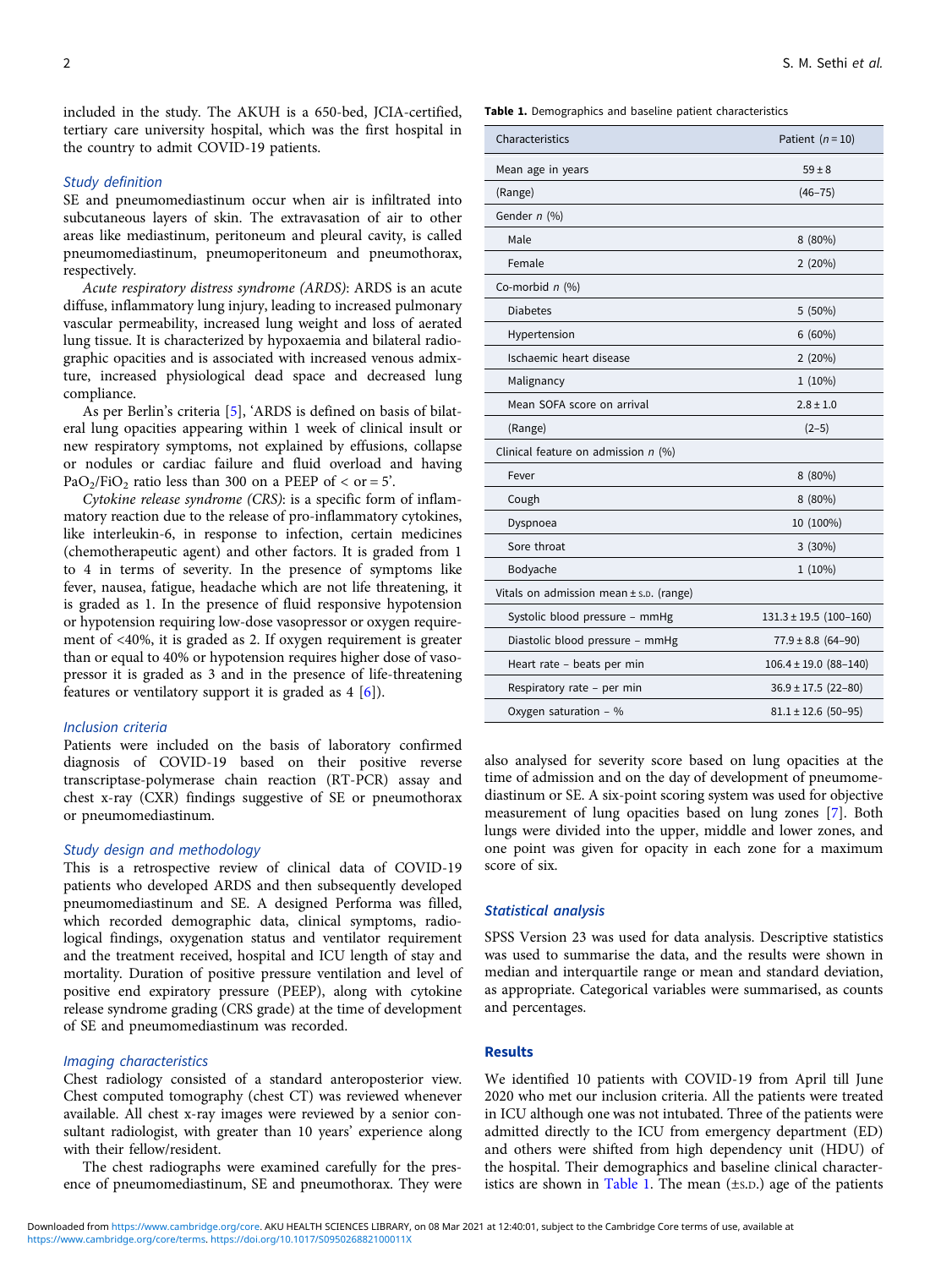<span id="page-3-0"></span>was 59 (±8) years (range 46–75) and 80% were men. The most common presenting symptom was dyspnoea which was present in all of the patients followed by fever (80%) and cough (80%). The duration of symptoms from the onset until hospital admission was 9.2 days (range 2–20 days). Hypertension was the most common comorbid condition found in six out of 10 patients (60%), followed by diabetes seen in five patients (50%), ischaemic heart disease in three (30%), and one patient (10%) had B-cell lymphoma. The Charlson's comorbidity index ranged from 0 to 4.

The average of CXR's lung severity scoring was 3.5 out of 6 on admission and 4.35 out of 6, at the time of development of SE. This signifies involvement of greater than 2/3 of lung parenchyma at the time of event (Table 2).

At the time of admission all the patients were in hypoxic respiratory failure and their mean  $PaO<sub>2</sub>/FiO<sub>2</sub>$  (P/F) ratio was 122.5 (range 106–145). Two of them had moderate ARDS while P/F ratio of eight was consistent with severe ARDS based on Berlins' criteria. All patients required positive pressure ventilation (PPV), either non-invasive ventilation (NIV) or invasive mechanical ventilation (IMV) since their arrival in the ED.

The chest x-ray of eight patients (refer to [Table 3](#page-4-0)) showed spontaneous pneumomediastinum (SPM) at the time of their ED arrival ([Fig. 1](#page-4-0)).

The other two patients developed it after 1 day of ED stay. With the progression of time, all of the patients developed SE after days 1–4 of developing SPM. One patient developed it after day 14 of SPM. Five of the patients also developed pneumothoraces. One patient's CXR showed SE and pneumothorax developing on the same day [\(Fig. 2\)](#page-4-0).

All others develop it after 3–10 days of developing SE. Three patients also had an extension of air into peritoneum as seen by their abdominal x-ray (AXR) and computerised tomography (CT) scan [\(Fig. 3](#page-5-0)).

The median duration of assisted ventilation before SE ranged from 1 to 9 days (average 5.5 days). Seven of the patients developed it while recieving NIV and three were on invasive mechanical ventilation at the time of SE. The average PEEP at that time, for those on NIV was  $8 \text{ cm}H_2O$  (range: 8-16 cmH<sub>2</sub>O) and for those on invasive ventilator was  $10 \text{ cmH}_2\text{O}$ (range:  $8-12 \text{ cm} + 12 \text{ cm}$ ). Five patients had chest tube insertion and others were managed conservatively. All patients required endotracheal intubation except for one who was managed initially on non-invasive ventilation and then face mask. Invasive mechanical ventilation was required either on the same day or second day of development of SE. The average length of ICU stay was 8.6 days (range 3–14 days).

At the time of development of SE, all patients were found to have CRS. Eight patients were in CRS grade 3. Two were in CRS grade 4 and both of them expired. The median ferritin level for the group was 2354.5 ng/ml (interquartile range, 1156−4427), the median lactate dehydrogenase (LDH) level was 868.5 IU/l (interquartile range, 767.5−1188.7), and the median C-reactive protein (CRP) level was 229 mg/l (interquartile range, 116.7−345.5). Creatinine phosphokinase (CPK) level of only one patient was checked which was 2632 IU/l (normal range: 46–171 IU/l).

All patients in our study received steroids, and five patients received a combination of tocilizumab and convalescent plasma along with steroids. The only two survivors in our case series received this combination therapy. Seven patients (70%) received tocilizumab either with plasma or with steroids and six patients received convalescent plasma. All the patients except one

|                       |                                    |     |                | Table 2. Demographic and individual patient characteristics                            |                            |              |                            |                   |                                                                                                                                                                 |                 |                    |              |                 |
|-----------------------|------------------------------------|-----|----------------|----------------------------------------------------------------------------------------|----------------------------|--------------|----------------------------|-------------------|-----------------------------------------------------------------------------------------------------------------------------------------------------------------|-----------------|--------------------|--------------|-----------------|
| Case                  | (years)<br>Age                     | Sex | $\overline{c}$ | Start of symptoms<br>(days)                                                            | Type of<br>ventilation     | stage<br>CRS | Days of PPV                | Total IMV<br>davs | $\tilde{R}$                                                                                                                                                     | ICU days        | LOH stay<br>(davs) | Outcome      | cause           |
| $\mathbf{\mathbf{I}}$ | 75                                 | Σ   | 2              | ž                                                                                      | $\widetilde{\overline{z}}$ | 3            | 4                          | 4                 | Steroid + T ocilizumab                                                                                                                                          | 4               | $\infty$           | Expired      | NODS            |
| 2                     | 60                                 | Σ   | Σ              | ž                                                                                      | $\widetilde{\equiv}$       |              |                            |                   | ocilizumab + plasma<br>Steroid $+T$                                                                                                                             |                 | $\overline{a}$     | Expired      | NODS            |
| Σ                     | 56                                 | Σ   | 4              | ž                                                                                      | Ξ                          | 3            | 2                          |                   | Steroid                                                                                                                                                         |                 | თ                  | Expired      | NODS            |
| 4                     | 60                                 | Σ   | 2              | š                                                                                      | ≦                          | 3            | $7(6 = NIV,$<br>$1 = INV)$ | 9                 | ocilizumab + plasma<br>Steroid $+T$                                                                                                                             | 9               | $\overline{15}$    | Expired      | NODS            |
| 5                     | 53                                 | Щ   | 5              | ž                                                                                      | $\widetilde{\equiv}$       | 3            | $\infty$                   | ဖ                 | Steroid                                                                                                                                                         | ဖ               | $\overline{4}$     | Expired      | Septic<br>shock |
| 6                     | 49                                 | Σ   | $\sim$         | r                                                                                      | $\geq$                     | 4            | ၜ                          | $\overline{12}$   | Steroid + plasma                                                                                                                                                | $\overline{12}$ | $\overline{1}$     | Expired      | PTX             |
| Ľ                     | 46                                 | щ   |                | $\sim$                                                                                 | $\widetilde{\mathsf{z}}$   | ო            |                            | თ                 | ocilizumab + plasma<br>$Steroid + T$                                                                                                                            | თ               | $\overline{a}$     | Sent<br>home |                 |
| ∞                     | 56                                 | Σ   | $\sim$         |                                                                                        | $\tilde{\equiv}$           | ω            | ဖ                          | $9(3+6)$          | ocilizumab + plasma<br>Steroid $+T$                                                                                                                             | $9(3+6)$        | $\overline{c}$     | LAMA         |                 |
| 6                     | 65                                 | Σ   | 3              | š                                                                                      | Ξ                          | ω            | $\infty$                   | ω                 | ocilizumab + plasma<br>Steroid + T                                                                                                                              | ω               | $\overline{21}$    | Sent<br>home |                 |
| $\overline{a}$        | 65                                 | Σ   | 3              | $\Xi$                                                                                  | $\geq$                     | 4            | 3                          | ဖ                 | Steroid + T ocilizumab                                                                                                                                          | ဖ               | $\overline{17}$    | Expired      | GI bleed        |
|                       | LAMA Logico considerational oddina |     |                | CCI, Charlson's co-morbidity index; NK, not known; NIV, non-invasive ventilation; IMV, |                            |              |                            |                   | invasive mechanical ventilation; CRS, cytokine release syndrome; PPV, positive pressure ventilation; MODS, multi-organ dysfunction syndrome; PTX, pneumothorax; |                 |                    |              |                 |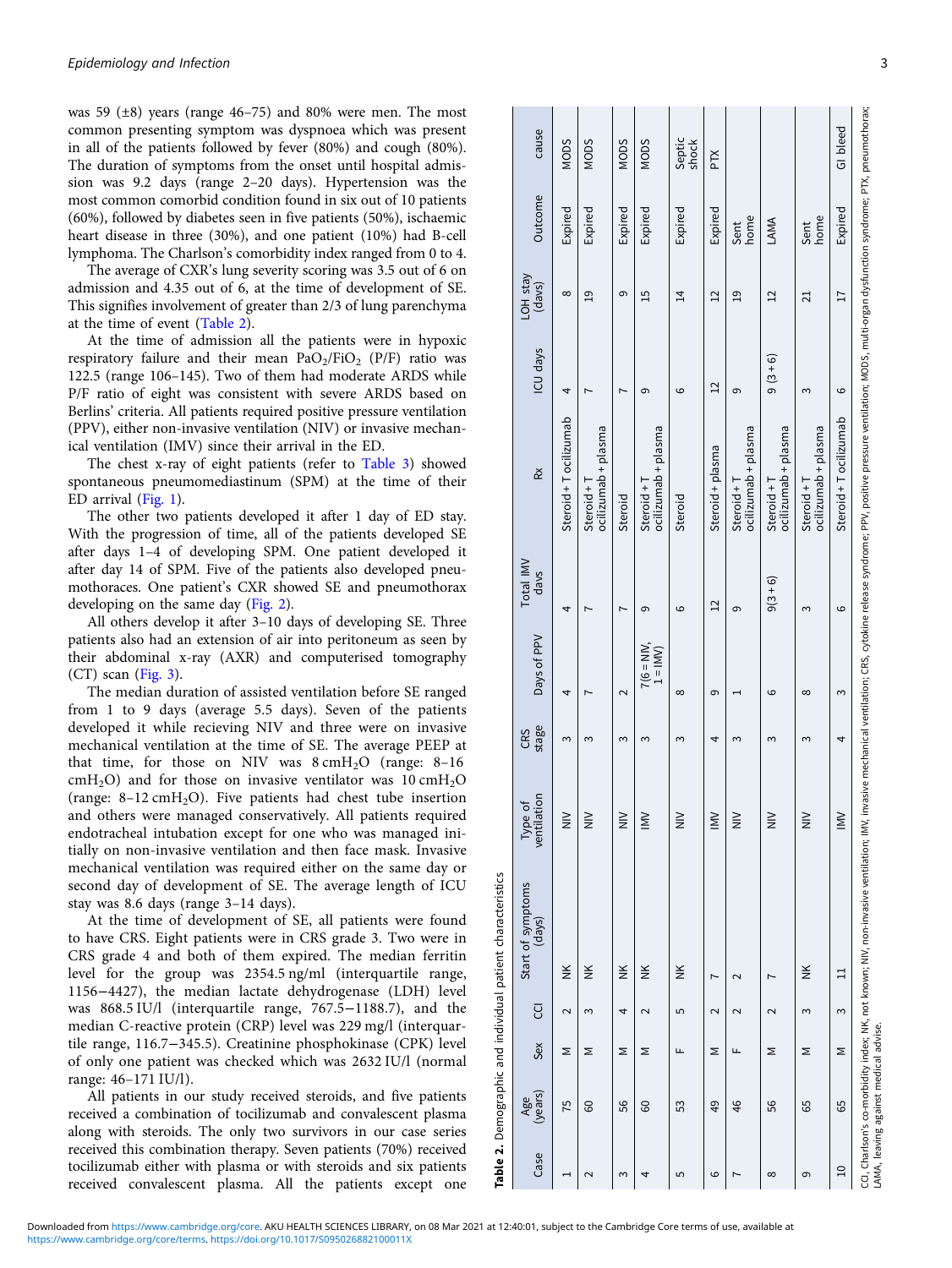#### <span id="page-4-0"></span>Table 3. Imaging findings

| No.            | <b>PM</b><br>(initia 1<br>CXR) | <b>SE</b><br>(initia1<br>CXR | Development of<br>SE in days from<br><b>DOA</b> | Development of<br>PTX in days | Chest tube<br>placement | Progression to<br>pneumoperi<br>toneum | Intubation<br>(days from<br>positive CXR) | Expired<br>(days from<br>positive<br>CXR) | Cause of<br>expiry    | Severity<br>score of CXR<br>on DOA | Severity score of<br>CXR on day of s.E.<br>development |
|----------------|--------------------------------|------------------------------|-------------------------------------------------|-------------------------------|-------------------------|----------------------------------------|-------------------------------------------|-------------------------------------------|-----------------------|------------------------------------|--------------------------------------------------------|
| $\mathbf{1}$   | Y                              | $\mathsf{N}$                 | D <sub>3</sub>                                  | D <sub>3</sub>                | Y                       | $\vee$                                 | D <sub>4</sub>                            | D <sub>10</sub>                           | <b>MODS</b>           | 3.5                                | $\overline{4}$                                         |
| $\overline{2}$ | Y                              | N                            | D <sub>4</sub>                                  | N                             | N                       | N                                      | D <sub>4</sub>                            | D <sub>20</sub>                           | <b>MODS</b>           | 3.5                                | 4.0                                                    |
| 3              | N <sub>1</sub>                 | $\mathsf{N}$                 | D1 PM, D2 SE                                    | N                             | N                       | N                                      | D <sub>2</sub>                            | D <sub>9</sub>                            | <b>MODS</b>           | 6                                  | 6                                                      |
| $\overline{4}$ | Y                              | N                            | D <sub>1</sub>                                  | D <sub>2</sub>                | Y                       | $\vee$                                 | D <sub>6</sub>                            | D14                                       | <b>MODS</b>           | 2.5                                | 3                                                      |
| 5              | $\mathsf{N}$                   | $\mathsf{N}$                 | D1 PM, D2 SE                                    | D <sub>8</sub>                | Y                       | $\mathsf{N}$                           | D <sub>7</sub>                            | D14                                       | Septic<br>shock       | 3                                  | 4.5                                                    |
| 6              | Y                              | $\mathsf{N}$                 | D4 SE                                           | <b>DIO</b>                    | Y                       | $\mathsf{N}$                           | D <sub>2</sub>                            | D14                                       | Tension<br><b>PTX</b> | 5                                  | 5                                                      |
| $\overline{7}$ | Y                              | $\mathsf{N}$                 | D <sub>2</sub>                                  | $\mathsf{N}$                  | $\mathsf{N}$            | $\mathsf{N}$                           | D <sub>2</sub>                            | Sent home                                 | Sent<br>home          | $\overline{4}$                     | $\overline{4}$                                         |
| 8              | Y                              | $\mathsf{N}$                 | D1 PM, D3 PM, SE                                | D <sub>3</sub>                | $\vee$                  | $\mathsf{v}$                           | D11                                       | LAMA                                      | LAMA                  | $\overline{4}$                     | $\overline{4}$                                         |
| 9              | Y                              | $\mathsf{N}$                 | D <sub>14</sub>                                 | N                             | $\mathsf{N}$            | $\mathsf{N}$                           | N                                         | Sent home                                 | Sent<br>home          | 4/6                                | 4/6                                                    |
| 10             | Y                              | N                            | D1 SE                                           | N                             | N                       | N                                      | D <sub>6</sub>                            | D <sub>20</sub>                           | GI bleed              | 2.5                                | 5                                                      |

PM, pneumomediastinum; SE, subcutaneous emphysema; PTX, pneumothorax; CXR, chest x-ray; AXR, abdominal x-ray; DOA, date of admission; MODS, multi-organ dysfunction syndrome; LAMA, left against medical advise.

emphysema on post insertion day 1, 2, 3 and 10 respectively. prior to these complications and had developed subcutaneous after pneumomediastinum and SE and four had CVC insertion inserted in seven patients. Out of those three had CVC insertion mechanical ventilator. Central venous catheter (CVC) were underwent prone positioning, either conscious proning or on

emphysema on post insertion day 1, 2, 3 and 10 respectively. prior to these complications and had developed subcutaneous after pneumomediastinum and SE and four had CVC insertion inserted in seven patients. Out of those three had CVC insertion underwent prone positioning, either conscious proning or on mechanical ventilator. Central venous catheter (CVC) were

Out of the 10 patients studied, seven expired, two of them sur-

Out of the 10 patients studied, seven expired, two of them sur-

patient. Five of the non-survivors, developed multi-organ leading to obstructive shock, was the cause of death in only one seven non-survivors, pneumothorax and pneumomediastinum vived and one left against medical advice (LAMA). Out of the

the non-survivors, developed multi-organ

seven non-survivors, pneumothorax and pneumonnediastinum<br>leading to obstructive shock, was the cause of death in only one vived and one left against medical advice (LAMA). Out of the

patient.

Five  $\mathfrak{g}$ 



Fig. 1. Chest x-ray showing spontaneous pneumomediastinum Chest x-ray showing spontaneous pneumomediastinum.



S. M. Sethi

et al.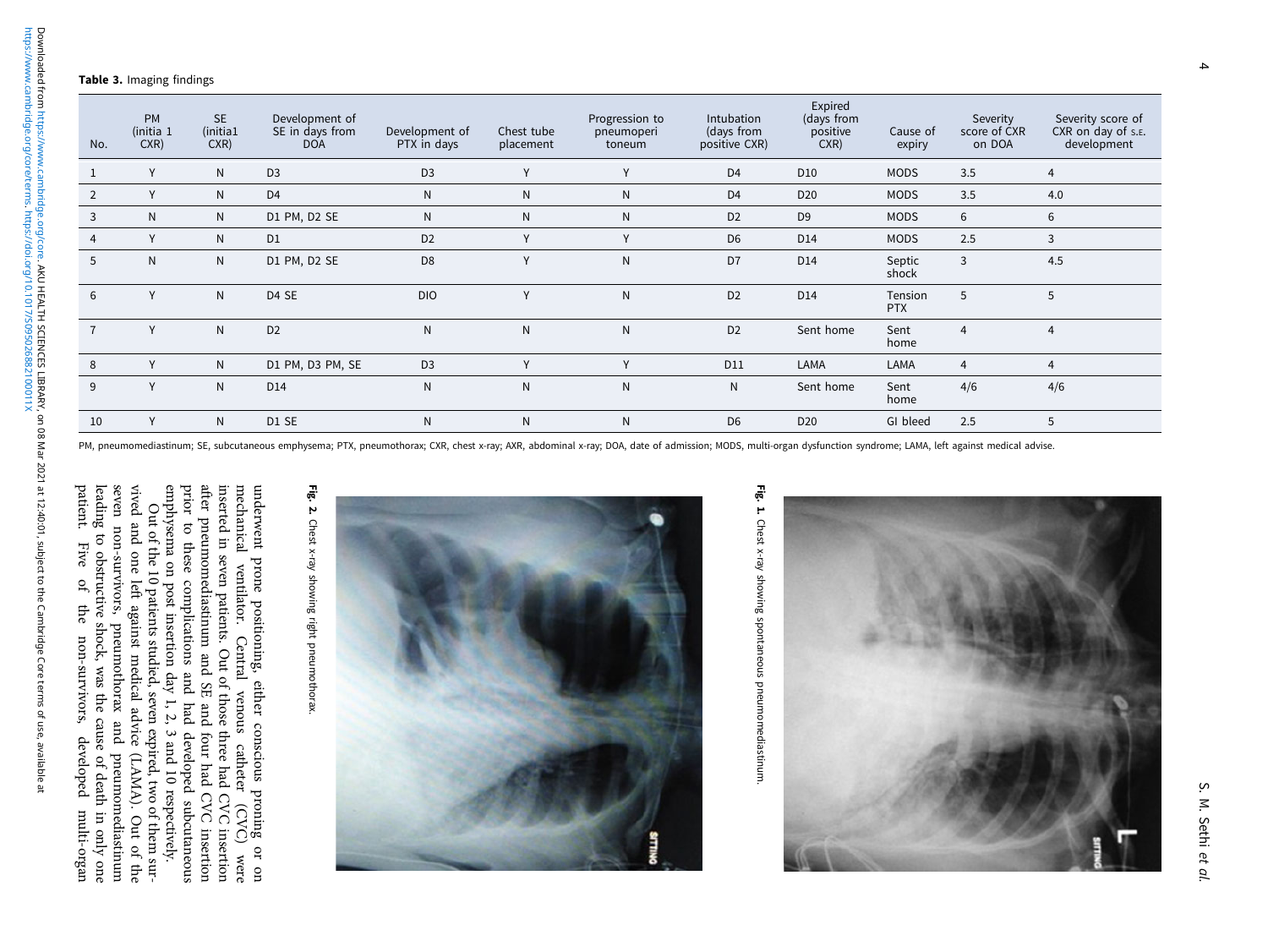<span id="page-5-0"></span>

Fig. 3. Abdominal x-ray showing extensive pneumoperitoneum.

dysfunction syndrome (MODS) and septic shock and one, developed lower GI bleed after successful extubation and complete resolution of SE. The two survivors had conservative management of their pneumomediastinum without chest tube insertion, although they received combination treatment with steroids, tocilizumab and convalescent plasma. One of the survivor was never intubated and was managed only on NIV. All patients in our case series, both survivors and non-survivors had a prolonged hospital stay with an average of 14 days (range 8−25 days).

## Discussion

This is the first case series on clinical characteristics and outcomes of SE and pneumomediastinum in COVID-19 patients with ARDS from Pakistan. Pneumomediastinum and SE usually occurs after rupture of an over distended alveolus with air leaking into surrounding mediastinum and along cervical fascial planes into subcutaneous tissue. It can lead to pneumothorax, which is defined as the presence of air between parietal and visceral pleura causing difficulty with oxygenation [\[4\]](#page-8-0). The causes of pneumomediastinum, SE and pneumothorax can be spontaneous or traumatic.

It can also be a complication of positive pressure ventilation. We have observed increased frequency of these complications in COVID-19 ARDS patients compared to ARDS due to other causes. Our patients were mostly male with mean age of 59, which is the age group (50–70) associated with most critical course of COVID-19 in our country [\[8,](#page-8-0) [9\]](#page-8-0). Diabetes and hypertension were the most common comorbid conditions, which coincides with COVID-19 dataset generated by the CDC from the 13 US states [[10\]](#page-8-0). None of our patients were smokers or had any underlying chronic lung condition prior to the illness.

As all of the patients in our case series were on positive pressure ventilation at the time of the development of SE, barotrauma can be hypothesised as a cause of this complication. Seven of our patients were on non-invasive ventilation and three were on invasive mechanical ventilation. Barotrauma manifesting as pneumomediastinum, SE and/or pneumothorax is a known complication of positive pressure ventilation. It is usually a form of ventilatorinduced lung injury (VILI) occurring due to increased stress and pressure in alveoli. The susceptibility of lungs to develop VILI is non-homogenous with some regions more at risk of barotrauma

|  |  |  | Table 4. Laboratory and radiological investigations |
|--|--|--|-----------------------------------------------------|
|  |  |  |                                                     |

| Laboratory data                                       | Patient $(n = 10)$     |
|-------------------------------------------------------|------------------------|
| On admission: median (IQR)                            |                        |
| White cell counts $- \times 10^9/l$                   | $9.05(5.5-13.6)$       |
| Platelets $- \times 10^9/l$                           | 261.5 (183-357)        |
| Serum creatinine - mg/dl                              | $1.1(0.7-1.7)$         |
| Total bilirubin - mg/dl                               | $0.7(0.4-0.9)$         |
| Infective Markers: median (IQR)                       |                        |
| Highest ferritin - ng/ml                              | 2354.5 (1156–4427)     |
| Highest LDH - IU/l                                    | 868.5 (767.5-1188.7)   |
| Highest CRP - mg/l                                    | 229 (116.7-345.5)      |
| Highest procalcitonin - ng/ml                         | $0.57$ $(0.36 - 6.29)$ |
| Highest D-dimer - mg/l FEU                            | $5.35(1.8-13.4)$       |
| pH: median (IQR)                                      |                        |
| On admission                                          | 7.43 (7.35-7.47)       |
| Before pneumomediastinum                              | 7.42 (7.40-7.51)       |
| $pO2$ : median (IQR)                                  |                        |
| On admission                                          | 71.7 (57.7-80.2)       |
| Before pneumomediastinum                              | 59.5 (51.9-65)         |
| pO <sub>2</sub> /FiO <sub>2</sub> ratio: median (IQR) |                        |
| On admission                                          | 122.5 (106-145)        |
| Before pneumomediastinum                              | 71.5 (53–97)           |
| Imaging: $n$ (%)                                      |                        |
| Subcutaneous emphysema                                | 8 (80%)                |
| Pneumomediastinum                                     | 10 (100%)              |
| Pneumothorax                                          | 5 (50%)                |
| Pneumoperitoneum                                      | $3(30\%)$              |

than others. Dependent part of the lung can be damaged by shear forces required for cyclical alveolar collapse and reopening during expiration and inspiration with insufficient PEEP. Similarly, non-dependent parts of the lung are more susceptible to rupture with high inspiratory pressure of tidal volume. This complication is though more reported with invasive ventilation than non-invasive ventilation. Low tidal volume and low plateau pressure strategy is therefore in practice in managing ARDS patients on invasive mechanical ventilation to protect lung from this complication [\[11](#page-8-0)]. Seventy per cent of our patients though were on NIV including BIPAP and CPAP, at the time of development of SE (Tables 4 and [5](#page-6-0)).

Despite frequent use of NIV for acute respiratory failure due to varied causes, SE is very seldom reported with its use in literature [\[12,](#page-8-0) [13\]](#page-8-0) before COVID-19. It is therefore postulated that COVID-19 patients with extensive lung damage might have increased respiratory drive with persistent strong spontaneous inspiratory efforts causing self-inflicted lung injury as postulated by Gattinoni [[14\]](#page-8-0). End expiratory pressure provided by NIV increases the pressure gradient between alveoli and interstitium. This pressure gradient might have over distended, already damaged alveoli causing their rupture with further extension of air into mediastinum and the pleura and subcutaneous tissue.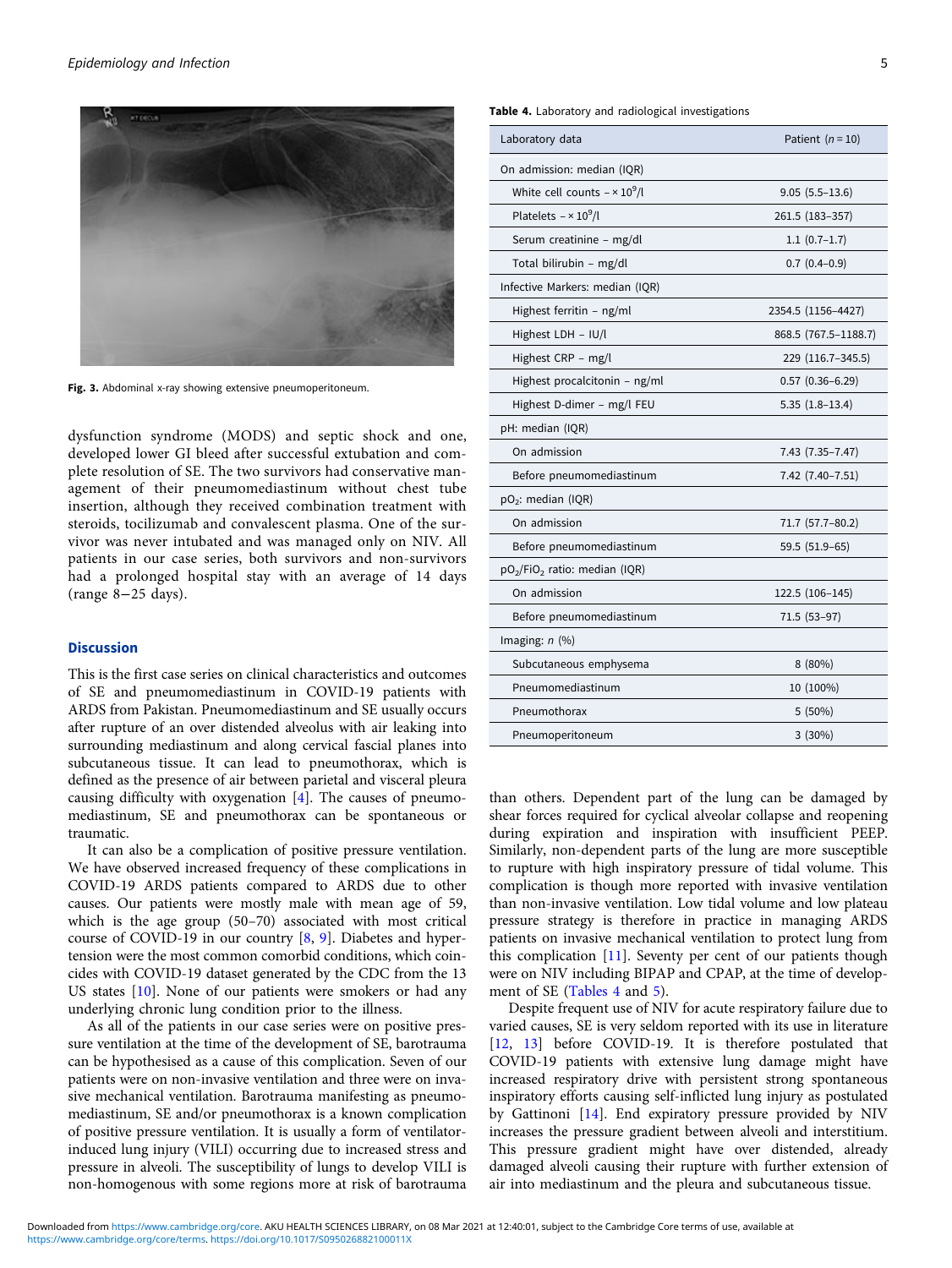<span id="page-6-0"></span>Table 5. ARDS categorisation, treatment, assisted ventilation and clinical outcomes

|                                                                                  | Patient $(n = 10)$ |
|----------------------------------------------------------------------------------|--------------------|
| ARDS: $n$ (%)                                                                    |                    |
| Moderate - $(PaO2/FiO2 = 100-200)$                                               | 2(20%)             |
| Severe - $(PaO2/FiO2 < 100)$                                                     | 8 (80%)            |
| Treatment: $n$ (%)                                                               |                    |
| Steroid                                                                          | 10 (100%)          |
| Tociluzumab                                                                      | $6(60\%)$          |
| Convalescent plasma                                                              | 7 (70%)            |
| Proning: $n$ (%)                                                                 |                    |
| Yes                                                                              | $9(90\%)$          |
| <b>No</b>                                                                        | $1(10\%)$          |
| Ventilation: n (%)                                                               |                    |
| Non-invasive mechanical ventilation                                              | 7(70%)             |
| Invasive mechanical ventilation                                                  | $3(30\%)$          |
| Clinical outcomes:                                                               |                    |
| Median duration of assisted ventilation before<br>pneumomediastinum (IQR) - days | $5.5(1-9)$         |
| Median length of hospital                                                        | $14(8-25)$         |
| Length of ICU stay                                                               | $8.6(3-14)$        |
| Chest tube placement $n$ (%)                                                     | 5(50%)             |
| Mortality $n$ (%)                                                                | 7(70%)             |
| Discharged home $n$ (%)                                                          | 3(30%)             |

Another important finding to support this hypothesis is that at time of development of SE, all of the patients, were either in grade 3 or grade 4 CRS, signifying severe inflammation process [\(Table 2](#page-3-0)).

Radiologically extensive lung involvement was also seen in these patients's CXR. CXR's lung severity score averaged 3.5 out of 6 on admission and 4.35 out of 6, at time of development of SE, signifying involvement of greater than 2/3rd of lung parenchyma. This further supports our postulation that in COVID-19 ARDS, severe lung damage with concomitant rise in intra-alveolar pressure might be a cause of spontaneous rupture of these hyperinflated alveoli with dissection of air along the bronchovesicular sheath into mediastinum, pleural cavity and subcutaneous tissues (Macklin effect). This progressive development of pulmonary interstitial emphysema (PIE) has been experienced in a variety of other viral pneumonias and also in patients with severe underlying lung disorder which affects alveoli (like ARDS, COPD, necrotising lung parenchymal infection, influenza bronchiolitis, Pneumocystis carnii pneumonia and even severe acute respiratory syndrome (SARS)) [[14\]](#page-8-0). Applying current understanding of the disease to the existing knowledge it can be said that SARS-CoV-2 virus might cause a similar degree of lung damage making alveoli more susceptible to rupture.

This postulation of COVID-19, being a disease associated with diffuse alveolar damage like SARS is further supported by the fact that 8/10 of our patients had spontaneous pneumomediastinum on their arrival CXR and the remaining two patients developed it on second day of admission. The presence of spontaneous pulmonary air leak on admission, before application of positive pressure ventilation is signifying an alternative pathology other than barotrauma for occurrence of this complication in COVID-19 ARDS patients.



Fig. 4. CT chest showing ground glass haziness with pulmonary cysts.

[https://www.cambridge.org/core/terms.](https://www.cambridge.org/core/terms) <https://doi.org/10.1017/S095026882100011X> Downloaded from [https://www.cambridge.org/core.](https://www.cambridge.org/core) AKU HEALTH SCIENCES LIBRARY, on 08 Mar 2021 at 12:40:01, subject to the Cambridge Core terms of use, available at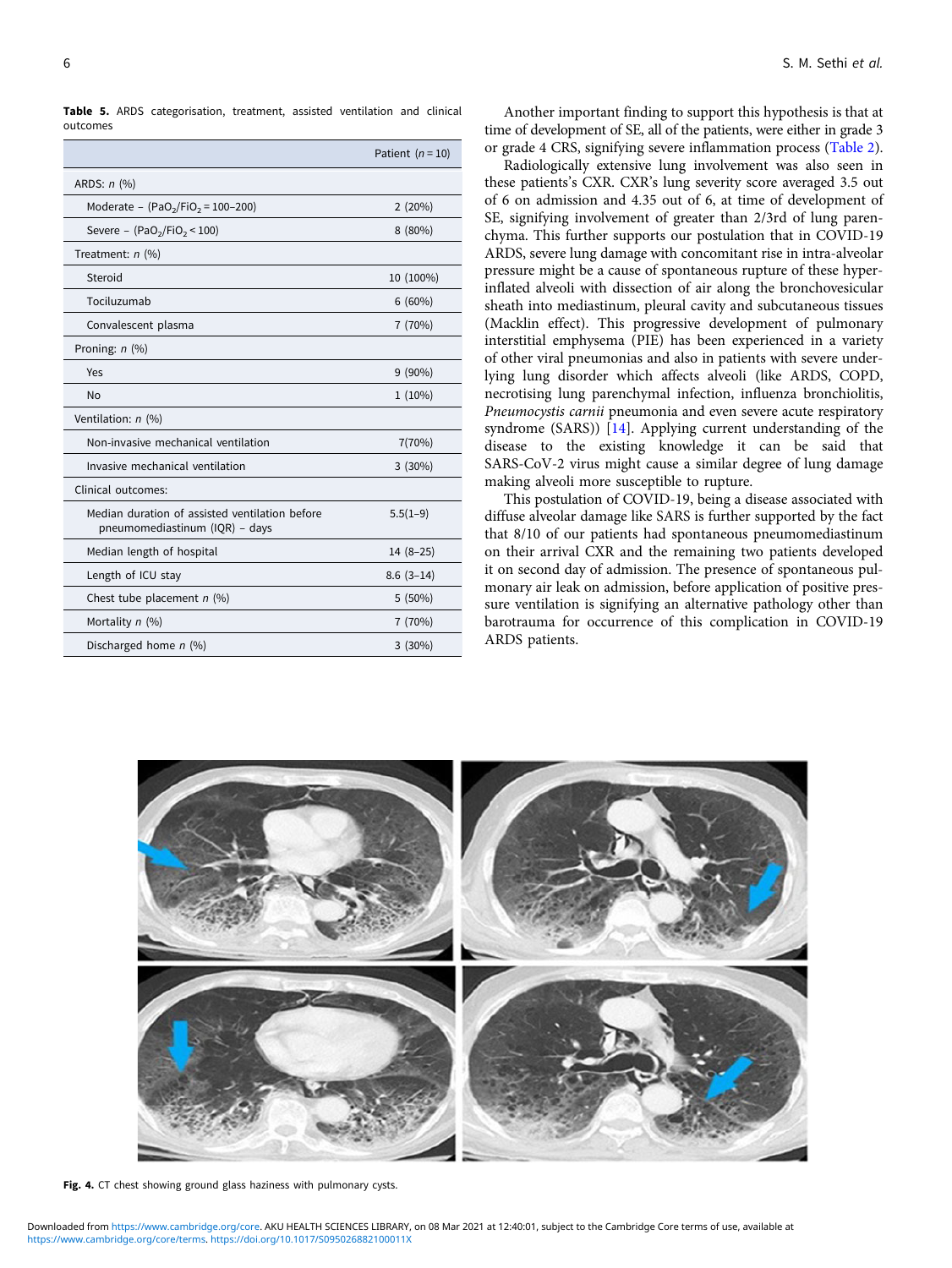

Fig. 5. Chest x-ray showing SE (right image) and pneumothorax with chest tube on right side (left image).

Similar findings of spontaneous pneumomediastinum is also reported in three other published case reports about COVID-19 patients [[3](#page-8-0), [15,](#page-8-0) [16\]](#page-8-0).

One of our patient's computed tomography of the chest showed ground glass haziness and opacities in bilateral lungs along with multiple randomly scattered pulmonary cysts of variable sizes bilaterally, more marked in lower lung zones ([Fig. 4](#page-6-0)).

A case report from Wuhan also described multiple bullae in the computed tomography of the chest in a patient developing SE [[17\]](#page-8-0). These bullae could be an atypical presentation of COVID-19 with tendency to rupture spontaneously. Lung condition like Pneumocystis carinii pneumonia are known to cause lung cysts and pneumatocoele with tendency to spontaneously rupture [[18\]](#page-8-0). Coughing is a common symptom of COVID-19 and was also present in eight out of 10 of our patients. Frequent bouts of cough can be a critical factor contributing to this complication. It can be presumed that NIV application during bouts of coughing might have caused rapid increase in the peak inspiratory pressure

with resultant alveolar septal rupture. It is observed in past that in the presence of peri-bronchial fibrosis, NIV application particularly during coughing attack might increase traction on small airways causing discontinuation of bronchoalveolar junction [\[19](#page-8-0)].

Of note our results show that in all of our patients spontaneous pneumomediastinum occurred first and then SE developed later over a period of 1–5 days. In five cases it progressed to pneumothorax and in three cases air dissected even into lower half of the body causing pneumoperitoneum (Fig. 6).

The outcomes were poor in majority of our cohort with 9 out of 10 patients undergoing intubation and seven of them expired. It seems like development of spontaneous pneumomediastinum and SE which on their own are benign complications, are associated with worse prognosis in COVID-19 patients. As the recorded mortality in COVID-19 patients receiving mechanical ventilation in our institute is around 25–30%, this signifies development of spontaneous SE as a strong predictor of mortality in



Fig. 6. CT chest and abdomen showing extensive SE and pneumoperitoneum.